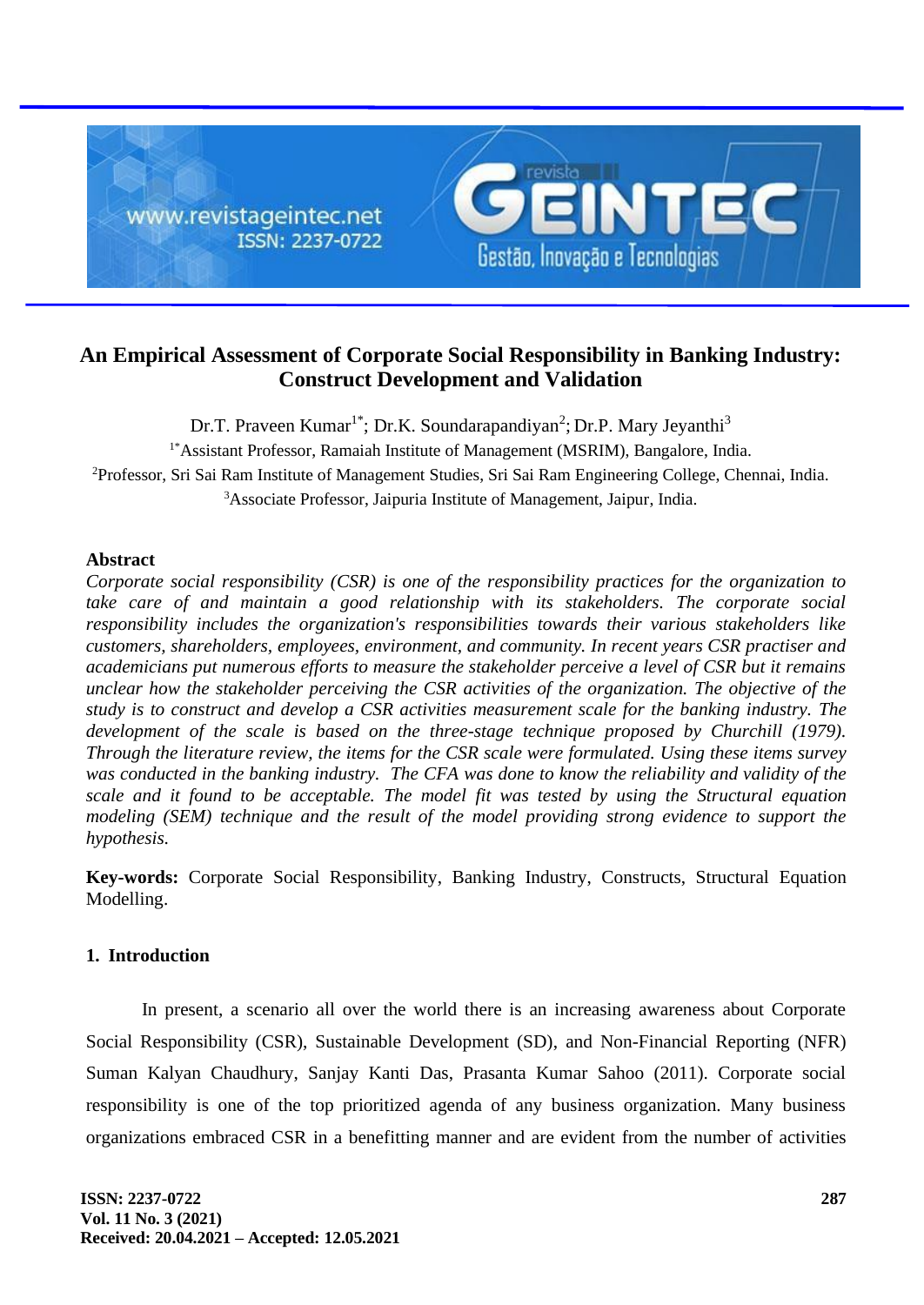undertaken by them Pre K. Sangeetha (2011). Indian firms are highly predominant in engaging themselves in socially responsible activities. There are many reasons; for attracting more and more customers; for creating a name for themselves; for differentiating themselves from competitors Sudeepta Pradhan (2011). Institutions that were adapting CSR will be getting benefits like customer loyalty, positive brand positioning, customer trust, positive promotion, and better financial performance. Increased spending on CSR activities would expect to increase customer satisfaction and build a competitive advantage in the market Stephen Muathe, Elijah Maronga (2013).

# **2. Definition of CSR**

A common definition of CSR is impossible as CSR will take on a different meaning for each company depending on the development, awareness, and ambition levels of the organization. Despite a wealth of literature on the subject, CSR remains a broad, complex, and continually evolving concept that encompasses a variety of ideas and practices Van Marrewijk (2003). According to Horrigan (2010), study there is no standard definition of CSR due to the high levels of ambiguity and controversy associated with the topic. Later Schwartz, (2011) study noted that "virtually all definitions of CSR include the term business firms that are corporations having obligations toward society beyond their economic obligations to shareholders. CSR is the additional responsibility of businesses to local and wider communities apart from its core responsibility of profit maximization are defined by Simpson and Taylor (2013).

Nowadays, many Indian scheduled commercial banks have created their brand image by their Corporate Social Responsibility (CSR) in taking various social initiative activities towards the social welfare and community development and has started taking the CSR activity seriously (Fatma and Rahman, 2014). The Reserve bank of India (RBI) insisted all the nationalized banks spend two percent of their net profit on CSR activities. It becomes a need for the banks to measure CSR activities and their impact on the different stakeholders. This study is carried out to develop a CSR measurement scale concerning the bank's stakeholder point of view.

# **3. Methodology**

In measuring the CSR in the banking sector, a survey method using structured questionnaires has been used. The following section describes the questionnaire design, data collection, and analysis.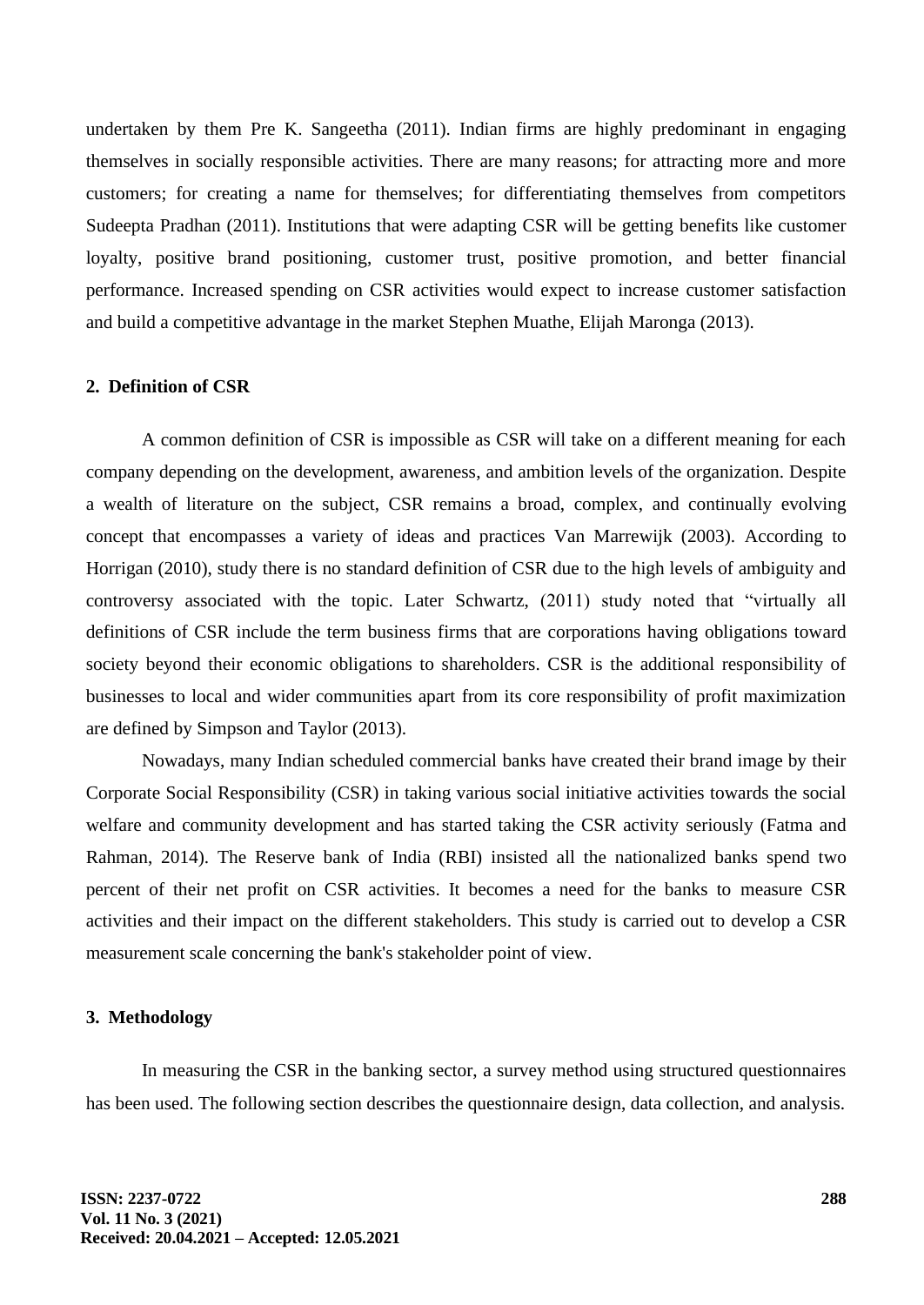#### **Corporate Social Responsibility Constructs**

According to Churchill (1979), a three-stage step procedure has been carried out for developing the CSR constructs. The three-step procedure was 1) Domain identification 2) Instrument development and 3) Data Collection and analysis.

#### **Domain Identification**

The intensive literature review and in-depth interviews were carried out with bank managers for determining the domain of the instrument, according to the Sarro et al., 2007; Ruiz et al., 2009; Turker, 2009; Perez et al., 2013; Oberseder, 2013 study the key stakeholder groups were identified in the banking sector: employees, customers, shareholders/investors, society/community, and the environment.

#### **Instrument Development**

Through the CSR Reports, CSR Literature, and marketing scale the items were generated. In the end, the authors get 60 items these items capture the community responsibility, customer responsibility, investor responsibility, Employee responsibility, and environmental responsibility on CSR. After the preliminary generation of items, substantive validity for scale purification was done because this construct is a newly proposed with no operationalization (Lawshe, 1975). With the 60 items, the authors had a brainstorming session with the marketing students, professors, NGOs who are involving in CSR implementation and bank managers to ensure the consistency of the instrument (Dubey et al 2015). Based on the brainstorming session output the items were removed and adjusted according to readability nature so that items become very clear and not vague to answer (Dillman, 2007). The substantive validity was done by using the opinion of Brainstorming session participant's. 5 Point Likert scale has been used in items to capture the knowledge on corporate social responsibility of the firms and based upon the item rating whether it is essential or not essential; the substantive validity coefficient Csv (Anderson and Gerbing 1991, Lawshe 1975) is measured. The substantive validity test ensures that the measurement instrument represents the content of the CSR. The CSV values are range from -1+1; 44 items of the CSR constructs were retained based on their CSV value greater than 0.6 greater Csv value indicates higher substantive validity.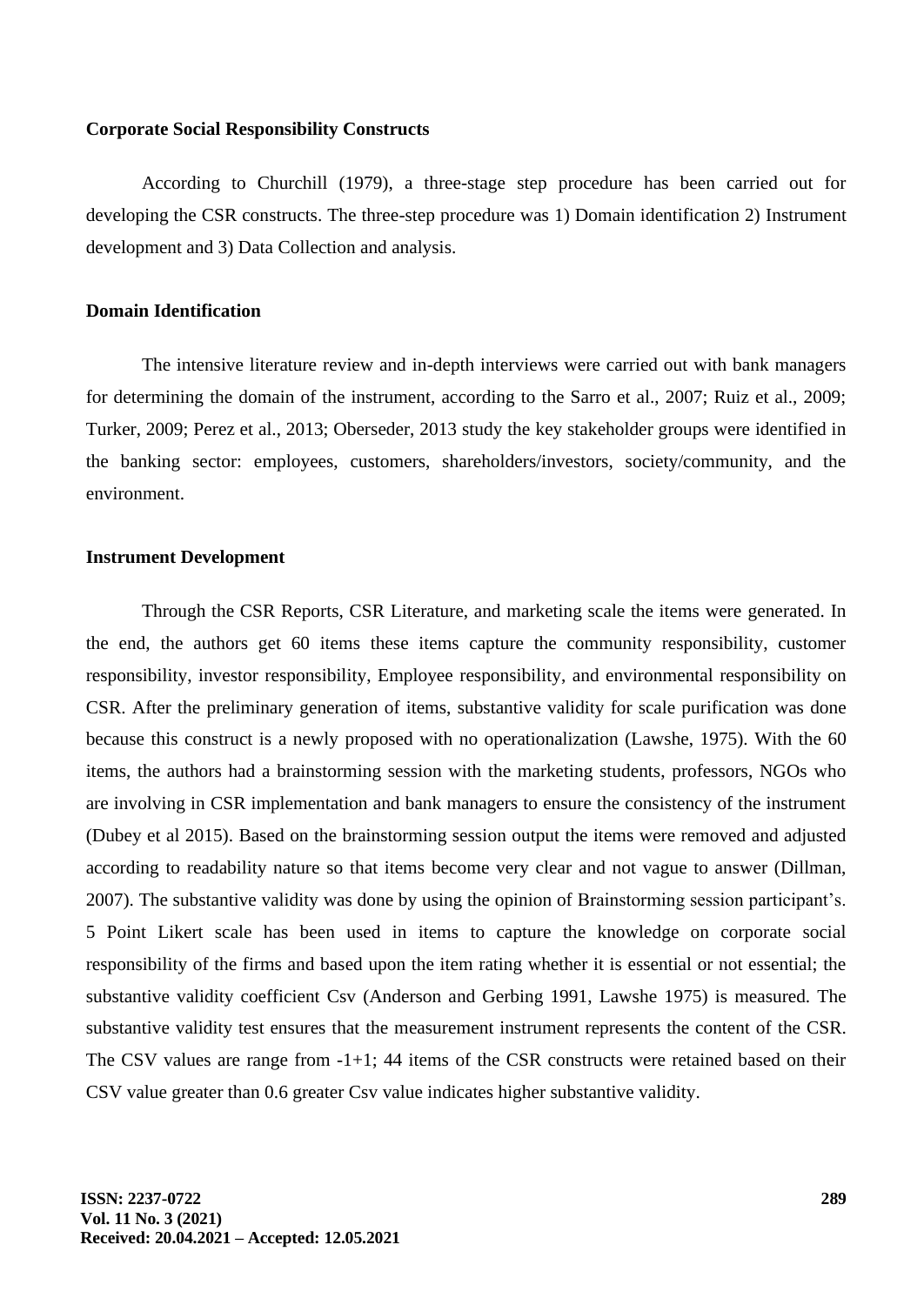### **Pilot Testing**

The pilot testing was carried out to analyze the content validity of the scale Netemeyer et al., (2003), the pilot test was used to reduce the number of variables of the instrument that do not meet the criteria. By using the convenience sampling technique, the data was collected from 80 bank employees, and they evaluated the 44 variables exploring CSR activities. By conducting the four tests namely Bartlett's test, KMO test, correlation matrix, and factor reliability to know the data fitness for the factor analysis. From the result of the study 16 variables were deleted due to the cross-loadings (High  $(>0.3)$  and weak  $( $0.3$ )), then the deleted items confirmed with the experts whether it will not$ impact the content validity of the measurement scale. The remaining 28 items were taken and it included in the main survey.

#### **Data Collection and Analysis**

The study had chosen the target population from banks in India doing their corporate social responsibility activities. The banks chosen for the study is based on their CSR Rating and CSR spending in the last 3 years (NGO Box Report). The primary data was collected from bank employees by using a structured questionnaire through a personal survey. 700 questionnaires were circulated to various positions of employees of the banks. The response rate of 88% was achieved at the end of the survey; by receiving 617 complete questionnaires and it is to be good for empirical work (Dubey et al., 2015). Of our respondents, 64.3% of respondents were female, and remaining were male. Most of the respondent's age category belongs to 30-40 years. Regarding the designation of the respondent's majority of the respondent (47.5%) belongs to assistant manager category, while 21.4% of respondents belong to the senior manager category and 18.5% of respondent belongs to the clerk category remaining 12.6% of respondent belongs to manager category. According to Perez and Bosque, (2013) demographic variables are an important factor in understanding the perception of the respondent, The demographic variable, like gender and age influence more on respondent perception towards the bank CSR activities (Dietz et al., 2002; Burton and Hegarty, 1999). So the study was categorized based on four demographic variables of the employees for their age, gender, Years of experience and designation.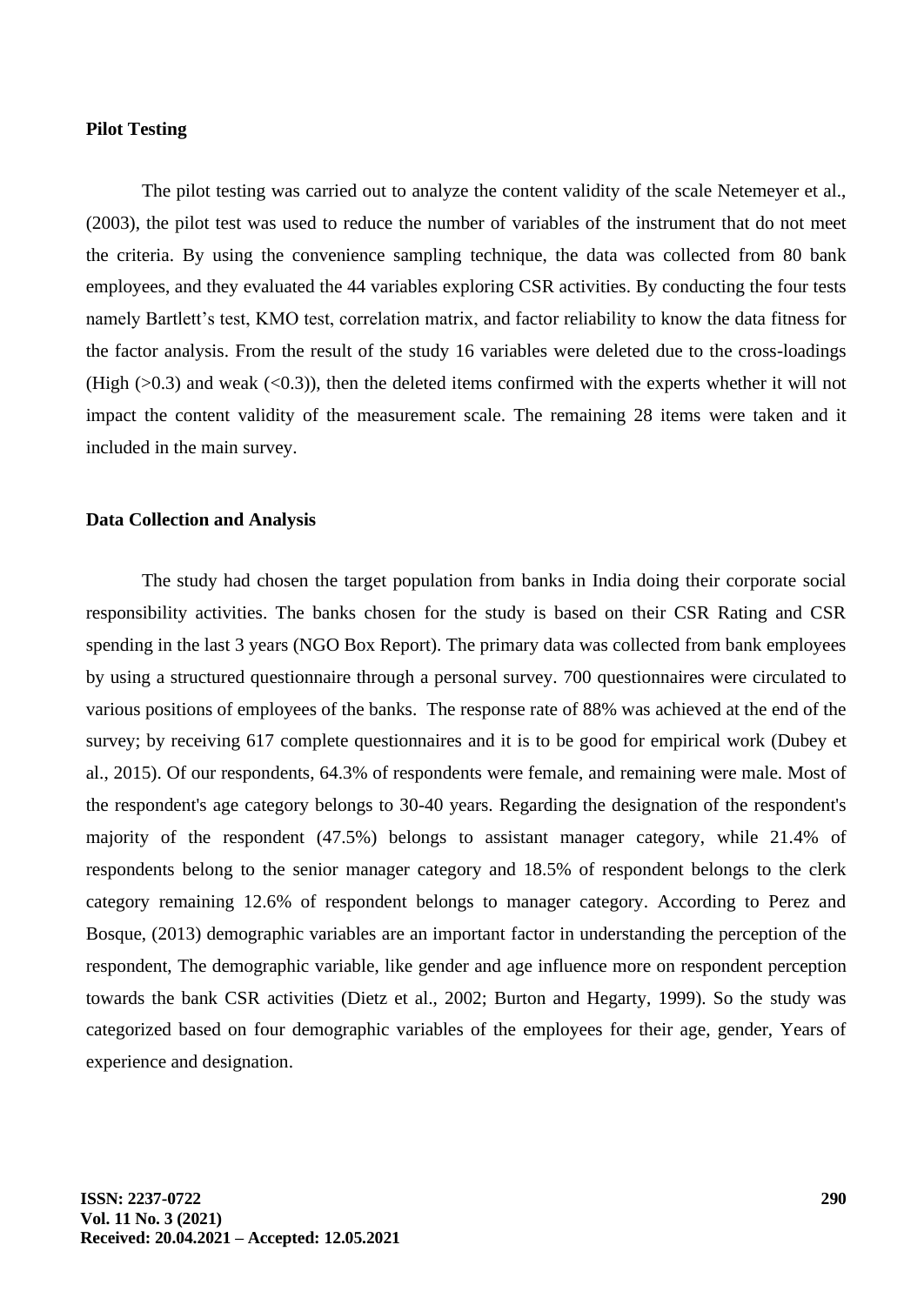| <b>Gender of the employees</b>              |               |                |  |  |  |  |  |  |
|---------------------------------------------|---------------|----------------|--|--|--|--|--|--|
| <b>Sample</b><br>Percent<br><b>Variable</b> |               |                |  |  |  |  |  |  |
| Male                                        | 220           | 35.7           |  |  |  |  |  |  |
| Female                                      | 397           | 64.3           |  |  |  |  |  |  |
| Total                                       | 617           | 100.0          |  |  |  |  |  |  |
| The age group of the employees              |               |                |  |  |  |  |  |  |
| <b>Variable</b>                             | <b>Sample</b> | <b>Percent</b> |  |  |  |  |  |  |
| $20 - 30$                                   | 114           | 18.5           |  |  |  |  |  |  |
| 30-40                                       | 293           | 47.5           |  |  |  |  |  |  |
| 40-50                                       | 161           | 26.1           |  |  |  |  |  |  |
| Above 50                                    | 49            | 7.9            |  |  |  |  |  |  |
| Total                                       | 617           | 100.0          |  |  |  |  |  |  |
| Years of experience in the current bank     |               |                |  |  |  |  |  |  |
| <b>Variable</b>                             | <b>Sample</b> | <b>Percent</b> |  |  |  |  |  |  |
| $1 - 3$                                     | 114           | 18.5           |  |  |  |  |  |  |
| $4 - 6$                                     | 293           | 47.5           |  |  |  |  |  |  |
| $7 - 10$                                    | 78            | 12.6           |  |  |  |  |  |  |
| More Than 10                                | 132           | 21.4           |  |  |  |  |  |  |
| Total                                       | 617           | 100.0          |  |  |  |  |  |  |
| <b>Designation of the employees</b>         |               |                |  |  |  |  |  |  |
| <b>Variable</b>                             | <b>Sample</b> | <b>Percent</b> |  |  |  |  |  |  |
| Clerk                                       | 114           | 18.5           |  |  |  |  |  |  |
| <b>Assistant Manager</b>                    | 293           | 47.5           |  |  |  |  |  |  |
| Manager                                     | 78            | 12.6           |  |  |  |  |  |  |
| <b>Senior Manager</b>                       | 132           | 21.4           |  |  |  |  |  |  |
| Total                                       | 617           | 100.0          |  |  |  |  |  |  |
| <b>Income level of employees</b>            |               |                |  |  |  |  |  |  |
| <b>Variable</b>                             | <b>Sample</b> | <b>Percent</b> |  |  |  |  |  |  |
| 10000-15000                                 | 113           | 18.3           |  |  |  |  |  |  |
| 15001-30000                                 | 235           | 38.1           |  |  |  |  |  |  |
| 30001-45000                                 | 137           | 22.2           |  |  |  |  |  |  |
| more than 45000                             | 132           | 21.4           |  |  |  |  |  |  |
| Total                                       | 617           | 100.0          |  |  |  |  |  |  |

Table 1 - Description of Demographic Variable

# **Scale Refinement**

By using the SPSS software, the initial analysis was conducted. The EFA (Exploratory factor analysis) with varimax rotation option was chosen and tested to meet out the scale validation of CSR Measurement variables. Based on their lower Cronbach's alpha value or higher cross factor loadings value 7 items in the measurement scale was removed. So totally the number of variables in the measurement scale dropped from 28 to 21. Those 21 variables were used for further scale validation process.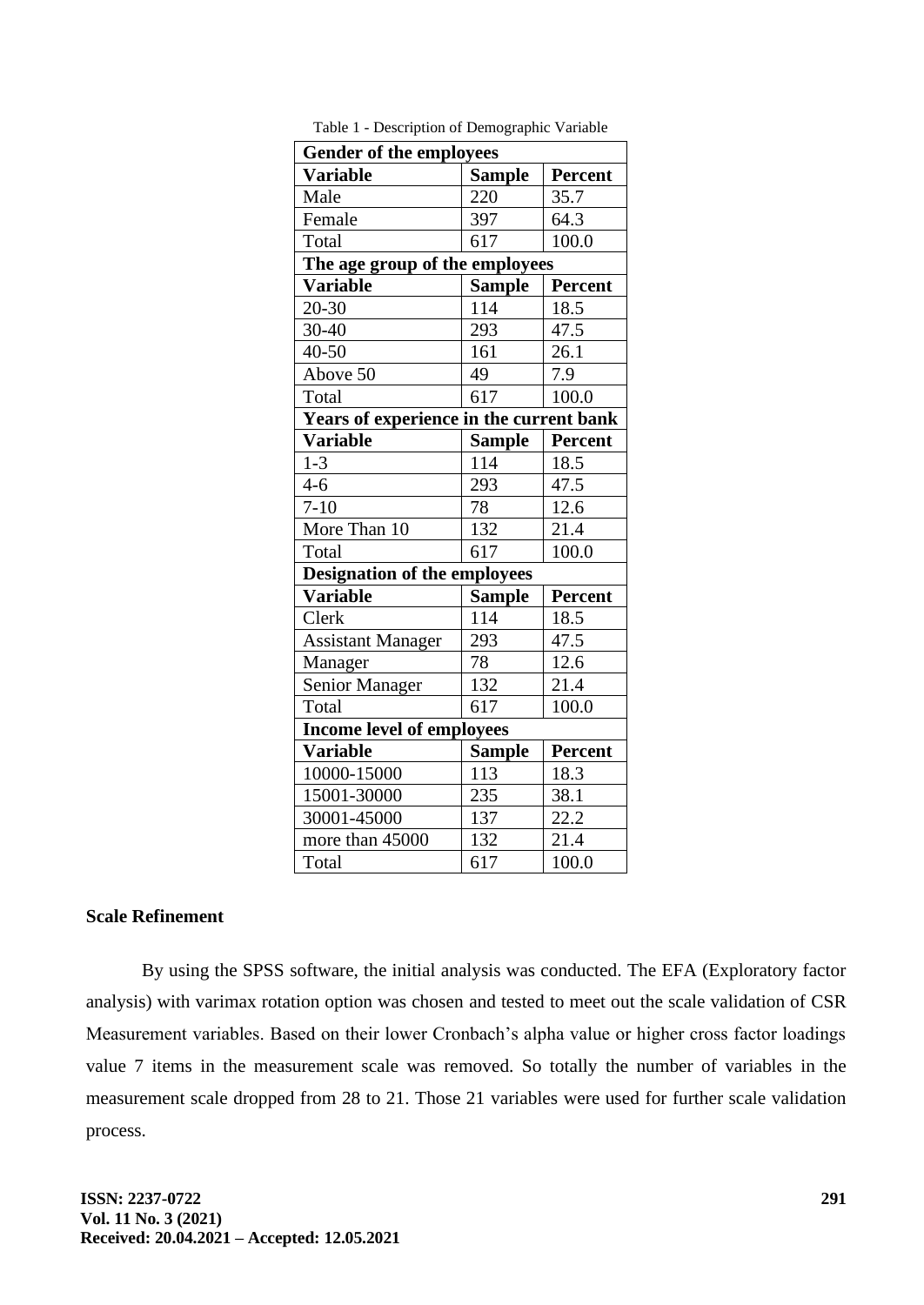#### **Reliability Test**

For measuring the scale consistency, the reliability test was carried out to obtain the Cronbach's alpha value. Cronbach's alpha value is used to measure the internal consistency of the measurement variables. The obtained Cronbach's alpha value is given in table 2. From the obtained Cronbach's alpha values of the CSR construct it was found that all the values were greater than 0.7 it is acceptable (Nunnally, 1978). Then CFA (confirmatory factor analysis) was done to ensure the convergence and unidimensionality of the factors.

| <b>Construct</b>           | Cronbach alpha |  |  |  |
|----------------------------|----------------|--|--|--|
| Community responsibility   | 0.85           |  |  |  |
| Environment responsibility | 0.92           |  |  |  |
| Employee responsibility    | 0.91           |  |  |  |
| Investor responsibility    | 0.89           |  |  |  |
| Customer responsibility    | 0.90           |  |  |  |

Table 2 - Reliability Test Using Cronbach Alpha

#### **Unidimensionality**

According to (Gerbing & Anderson, 1988) unidimensionality used to determine whether the set of indicators reflects as one or as opposed to more than one related factor. Hair et al.,1988; Philips & Bagozzi, 1986 proposed the condition for unidimensionality, first, the items must be associated with the construct significant, this conditioned attained by suppressing the factor loading below 0.5. Then the item should associate with only one construct that conditioned is confirmed by discriminant validity. The measure should satisfy the above condition become unidimensional.

# **Construct Validity**

Construct validity is used to evaluate the intensity to which the variables measure the construct. Testing of the construct validity concentrates on the factor loadings of the separate items which are greater than 0.5, and also validates that no items in the scale are discriminant to other constructs.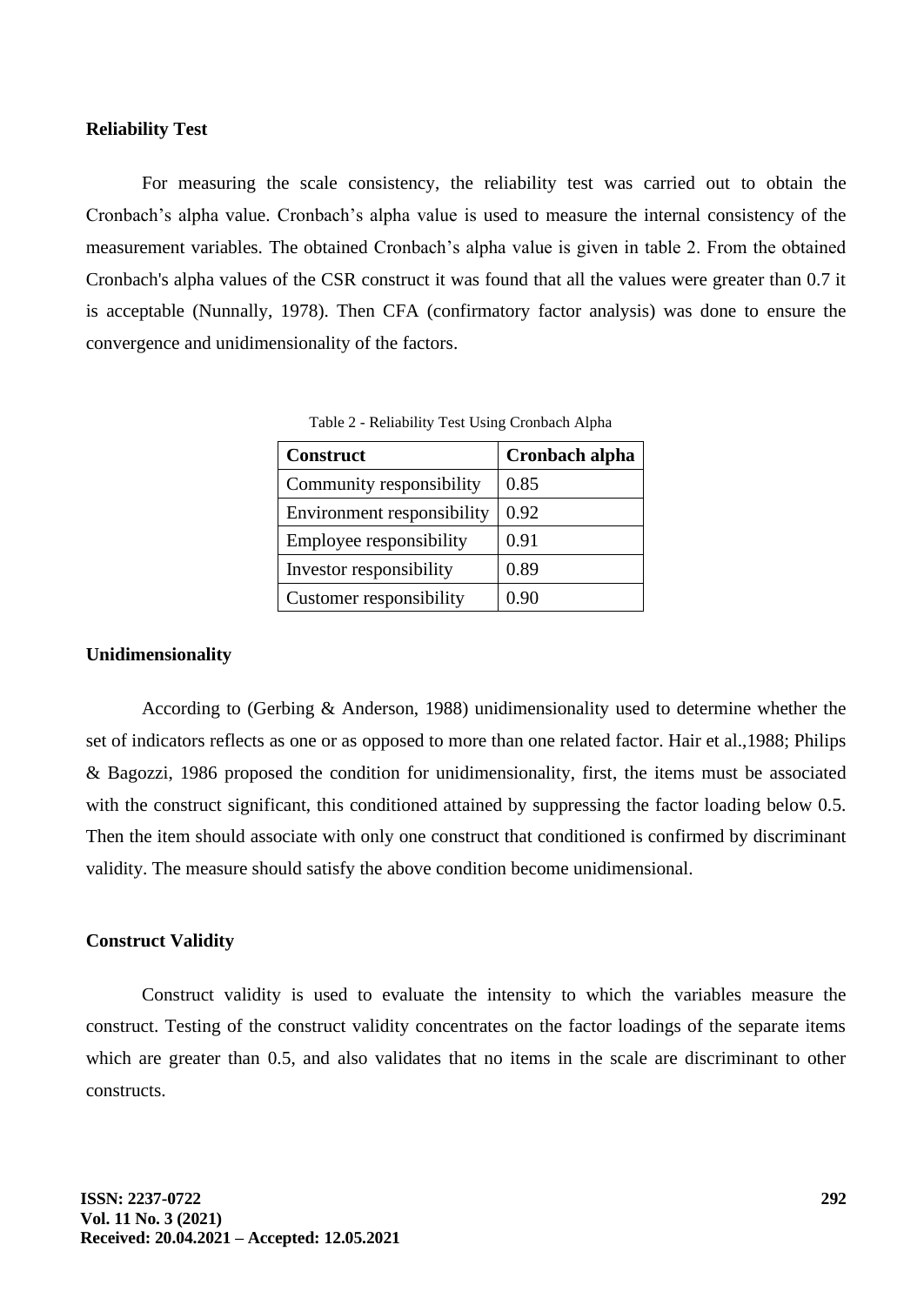# **Convergent Validity**

Convergent validity used to measure the convergence of each item loading on the latent construct, here the author used CFA (Confirmatory factor analysis) to assess the convergent validity. To ensure the convergent validity CR (composite reliability) value should more than AVE (average variance extracted) value and all the constructs should have their CR value more than 0.7 and AVE value more than 0.5 (Fornell & Larcker, 1981).

# **Discriminant Validity**

Discriminant validity measures the distinct of each item loading and does not measure the other constructs. Discriminant validity is estimated by comparing the square root of the average variance extracted (AVE) with the correlation values of the study construct (Straub, Boudreau, Gefen, 2004). And is confirmed that the square root of AVE value is greater than the construct correlation values of five dimensions. The value of all the five constructs of CSR results support the discriminate validity, hence conclude that our construct possessed the discriminant validity.

| <b>Construct</b>                    | <b>Indictors</b>         | <b>Factor loading</b> | <b>AVE</b> | CR   |
|-------------------------------------|--------------------------|-----------------------|------------|------|
| Community responsibility            | CR <sub>1</sub>          | 0.748                 | 0.51       |      |
|                                     | CR <sub>2</sub>          | 0.744                 |            |      |
|                                     | CR <sub>3</sub><br>0.886 |                       |            | 0.80 |
|                                     | CR4                      | 0.855                 |            |      |
| <b>Environmental Responsibility</b> | ER <sub>1</sub>          | 0.777                 |            |      |
|                                     | ER <sub>2</sub>          | 0.812                 | 0.61       | 0.90 |
|                                     | ER3                      | 0.765                 |            |      |
|                                     | ER4                      | 0.766                 |            |      |
| <b>Employee Responsibility</b>      | EMR1                     | 0.723                 |            |      |
|                                     | EMR <sub>2</sub>         | 0.763                 | 0.57       | 0.82 |
|                                     | EMR <sub>3</sub>         | 0.878                 |            |      |
|                                     | EMR4                     | 0.904                 |            |      |
|                                     | EMR <sub>5</sub>         | 0.880                 |            |      |
| Investor responsibility             | IR1                      | 0.779                 |            | 0.73 |
|                                     | IR2                      | 0.868                 | 0.61       |      |
|                                     | IR <sub>3</sub>          | 0.812                 |            |      |
|                                     | IR4                      | 0.818                 |            |      |
| <b>Customer responsibility</b>      | CUR1                     | 0.900                 |            | 0.80 |
|                                     | CUR <sub>2</sub>         | 0.932                 | 0.58       |      |
|                                     | CUR <sub>3</sub>         | 0.804                 |            |      |
|                                     | CUR4                     | 0.892                 |            |      |

Table 3 - Convergent validity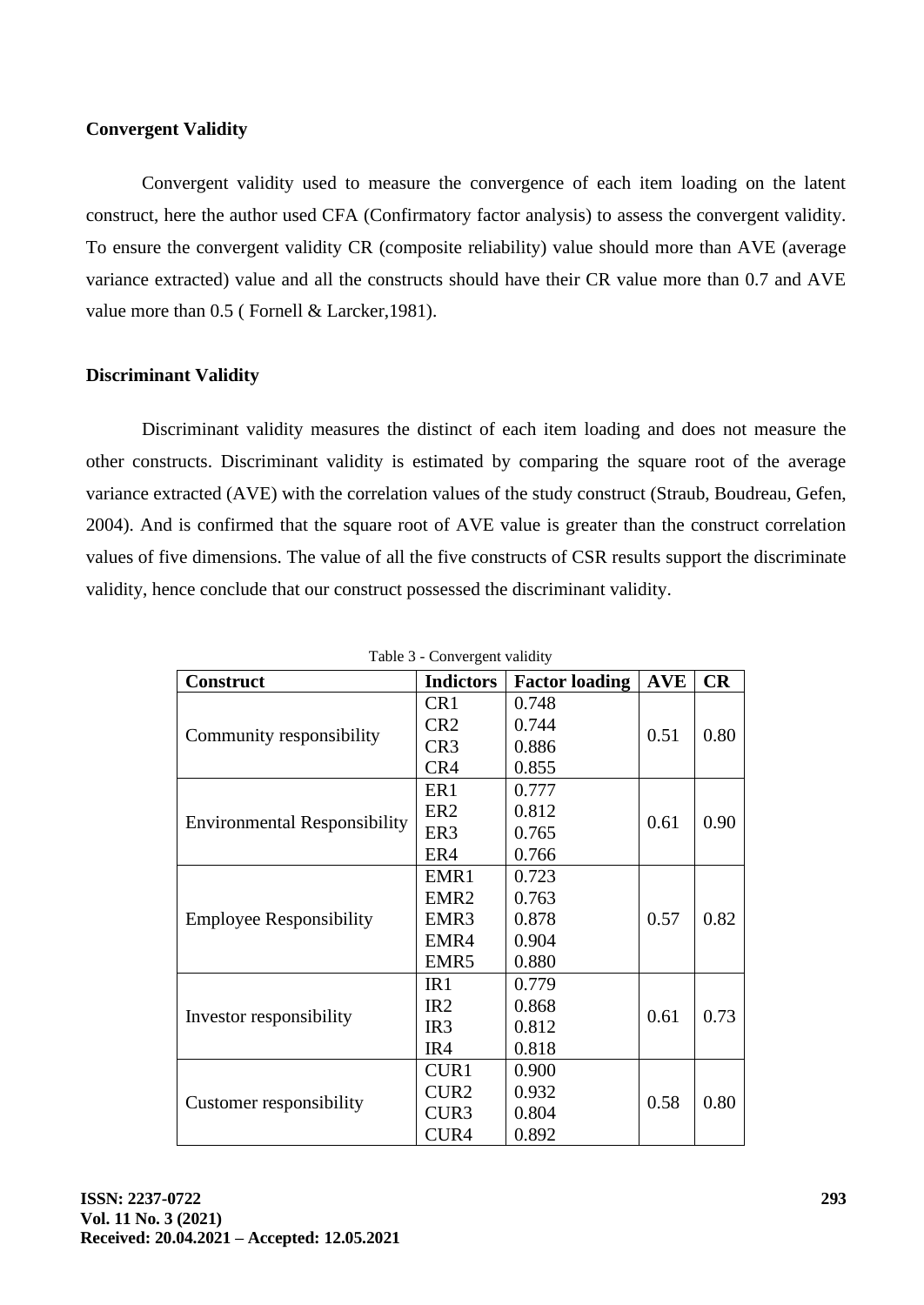| <b>Construct</b>   Mean |      | S.D  | No of items   CR |                   | ER                | $EMR$   IR        |                   | <b>CUR</b>        |
|-------------------------|------|------|------------------|-------------------|-------------------|-------------------|-------------------|-------------------|
| <b>CR</b>               | 3.97 | 0.62 |                  | 0.71 <sup>a</sup> |                   |                   |                   |                   |
| ER                      | 4.01 | 0.72 |                  | 0.33              | 0.78 <sup>a</sup> |                   |                   |                   |
| <b>EMR</b>              | 4.12 | 0.78 |                  | 0.31              | 0.50              | 0.75 <sup>a</sup> |                   |                   |
| <b>IR</b>               | 4.07 | 0.68 |                  | 0.08              | 0.72              | 0.43              | 0.78 <sup>a</sup> |                   |
| <b>CUR</b>              | 3.56 | 0.84 |                  | 0.13              | 0.07              | 0.05              | 0.06              | 0.76 <sup>a</sup> |

Table 4 - Discriminant Validity

The square root of AVE

# **4. Testing Model Fit**

To evaluate the model fit researcher used the (SEM) structural equation modeling using (AMOS) analysis of moment structure. According to Hair, Black, Babin, and Anderson (2009) propagated that Structural equation modeling is an addition of the multiple regression and path analysis that allow us to test the set of the regression equation and measurement error simultaneously.

Table 5 - CSR Measurement Model- Goodness of Fit Test

| $Goodness - of - fit measures$ | $X^2$ | $\mathbf{Y}^{2test/df}$ | $\Gamma$ | NFI   | <b>GFI</b>         |                               | <b>AGFI RMSEA</b> | <b>RMR</b> |
|--------------------------------|-------|-------------------------|----------|-------|--------------------|-------------------------------|-------------------|------------|
| Recommended value              |       | $>0.05$   <3.00         |          |       |                    | >0.96 >0.95 >0.95 >0.95 <0.06 |                   | < 0.09     |
| <b>CSR</b> Measurement model   | 0.605 | 0.267                   | 1.000    | 1.000 | $1.000 \mid 0.997$ |                               | 0.000             | 0.03       |

Using confirmatory factor analysis we performed a series of analyses. The result of the CFA indicates that the model has a valid fit, CMIN/df with a value less than 3.00 (Kline, 2005) indicating a good fit. The GFI and AGFI values are more than 0.95(Hair et al 1998) indicating a marginal fit. The obtained RMSEA Value less than 0.06 and RMR value less than 0.09 (Hu and Bentler's Two index Presentation strategy, 1999) indicating a good model. The CFI Value and NFI value greater than 0.96 and 0.95((Hu and Bentler's Two index Presentation strategy, 1999) show that the model is fit.

# **5. Result and Discussion**

Decker (2004) study revealed that Measuring the CSR activities varies from Industry, so the CSR measurement dimension should be accustomed according to the industry needs, There is no standard measurement scale for CSR activities, The aim of the study is to develop the scale to measure the CSR activities in Banking industry, Based on the previous research work and outcomes with bank employees and experts, five CSR domain of community responsibility, customer responsibility, investor responsibility, Employee responsibility and environmental responsibility of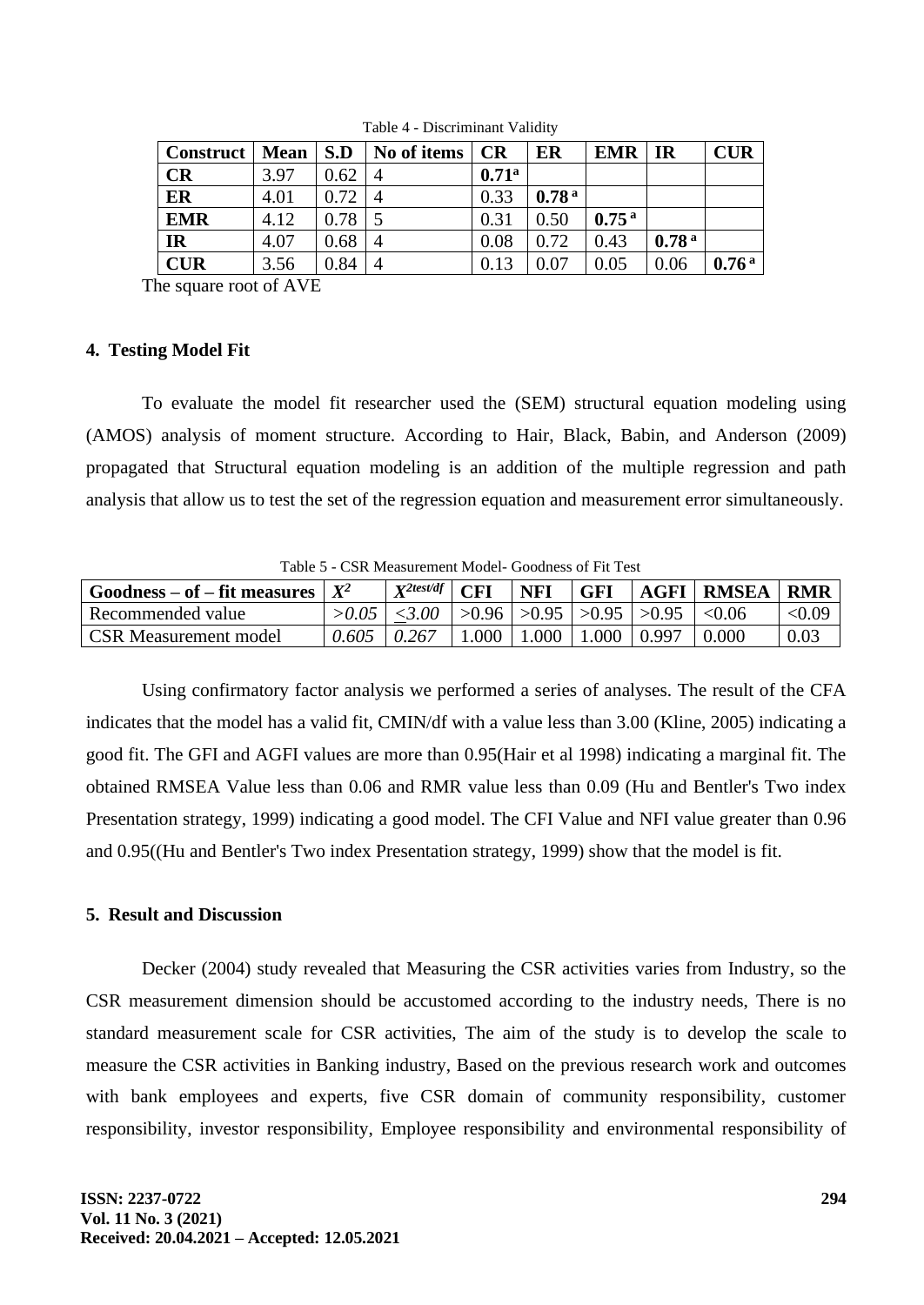each one was identified. These responsibilities are taken from the stakeholder theory. This study contributes to CSR literature reviews through the sensible application of stakeholder theory in the banking industry. The investor's responsibility and environmental responsibility are least rated because these are the part of the organization not in the CSR. The awareness level of environmental responsibility is very poor which shows the disengagement of banks in environmental performance reporting. Several ways of measuring the CSR is available; this study contributes to the literature and measures CSR in the Banking Industry. The bank employee's perspective towards the responsibilities of different stakeholder groups was captured through this scale.

### **6. Managerial Implication**

Many research works develop the scale for measuring CSR in developed countries, but none of the studies focused on Scale development for measuring CSR in India, The primary focus of this study is to build up reliable and valid Instrument for measuring CSR in the banking industry. This research instrument proves to be valid and reliable for measuring perceptions of CSR across a different demographic group of stakeholders. The constructs familiar with CSR perceptions are proved consistent and valid, this study is important for the banks to measure their perceived level CSR activities carried out by them. A practical contribution is to know the CSR awareness level in the banking industry. This study is to encourage paying more attention to the dimension of the CSR that may help in understanding the CSR activities of the bank. This study for the CSR policymakers and CSR project implementers is clearly about the significance of CSR activities to be carried out by the Banks and communicated to the stakeholders. The results of this study indicate that all the constructs are connected to CSR activities and it will help the banks in their CSR reporting and designing effective social marketing strategies. Further research should be done to validate this instrument for other industries. Currently, the instrument is validated for Banks only. So the research can be carried out in other industries also.

# **7. Conclusion**

The outcome of the survey results mainly focused on CSR initiatives of banks in India. The study primarily focuses to identify the Five dimensions to assess the perceived level CSR activities of a bank; we have also adopted the questionnaire for assessing the CSR in the banking industry. Based upon the empirical results we have concluded that all the dimension is taken in the model influencing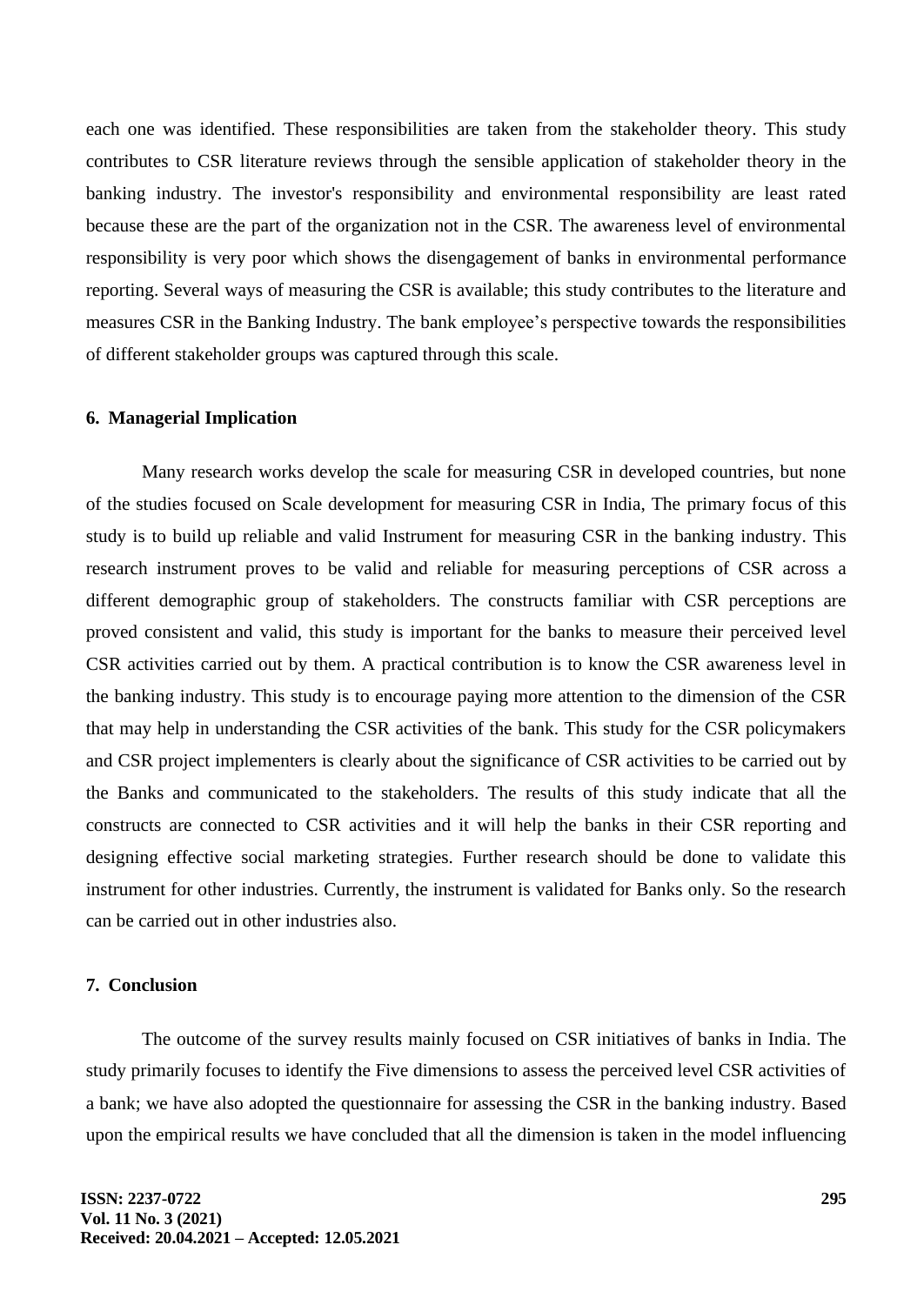the CSR, and employees are less aware of investor and environmental responsibility activities of the bank. It is noted that CSR plays an important role in the Indian Banking sector because of the Nonfinancial reporting (NFR) insisted on by the RBI. Strategic planners and policymakers took the study results to designed and effectively implement the CSR activities to build a better nation.

#### **Limitation and Future Recommendation**

The present study has several limitations which give the way for future research, the source of the data was gathered from the stakeholders of the banks. Further, the reliability and validity of the instrument are needed for the other country and Industry. In this study not all the stakeholders of the banks are not included additional stakeholders like suppliers; Government (Turker 2009) may include in future research. The information collected may be biased because the study reflects the stakeholder's perception towards CSR it may change over the period. In the future, the study can be expanded to other sectors.

#### **References**

Abbott, W.F., & Monsen, R.J. (1979). On the measurement of corporate social responsibility: Selfreported disclosures as a method of measuring corporate social involvement. *Academy of management journal*, *22*(3), 501-515.

Anderson, J.C., & Gerbing, D.W. (1988). Structural equation modeling in practice: A review and recommended two-step approach. *Psychological Bulletin*, *103*(3), 411.

Anderson, J.C., & Gerbing, D.W. (1991). Predicting the performance of measures in confirmatory factor analysis with a pretest assessment of their substantive validities. *Journal of Applied Psychology*, *76*(5), 732.

Aupperle, K.E. (1984). An empirical measure of corporate social orientation. *Research in corporate social performance and policy*, *6*, 27-54.

Baucus, M.S., & Baucus, D.A. (1997). Paying the piper: An empirical examination of the longer-term financial consequences of illegal corporate behavior. *Academy of Management Journal*, *40*(1), 129-151.

Bravo, R., Buil, I., de Chernatony, L., & Martínez, E. (2017). Brand Identity Management and Corporate Social Responsibility: an analysis from employees' perspective in the banking sector. *Journal of Business Economics and Management, 18*(2), 241-257.

Burton, B.K., & Hegarty, W.H. (1999). Some determinants of student corporate social responsibility orientation. *Business & Society*, *38*(2), 188-205.

Carroll, A.B. (1979). A three-dimensional conceptual model of corporate performance. *Academy of management review*, *4*(4), 497-505.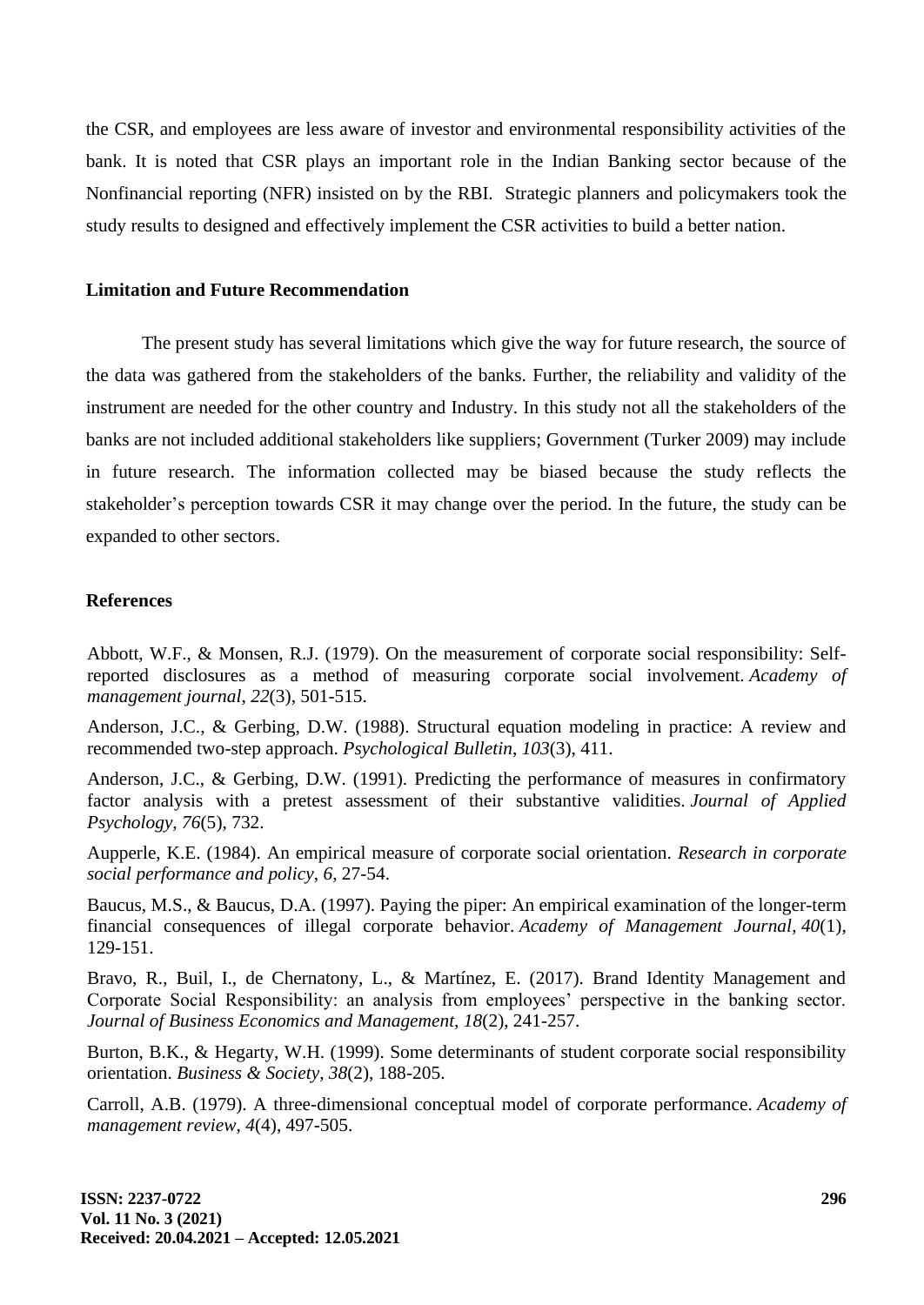Carroll, A.B. (2000). Ethical challenges for business in the new millennium: corporate social responsibility and models of management morality. *Business Ethics Quarterly*, *10*(01), 33-42.

Chaudhury, S.K., Das, S.K., & Sahoo, P.K. (2012). Practices of corporate social responsibility (CSR) in the banking sector in India: an assessment. *Research Journal of Economics, Business and ICT*, *4*.

Churchill Jr, G.A. (1979). A paradigm for developing better measures of marketing constructs. *Journal of marketing research*, 64-73.

Cornett, M.M., Erhemjamts, O., & Tehranian, H. (2016). Greed or good deeds: An examination of the relationship between corporate social responsibility and the financial performance of US commercial banks around the financial crisis. *Journal of Banking & Finance, 70,* 137-159.

Davidson, W.N., & Worrell, D.L. (1990). A comparison and test of the use of accounting and stock market data relating to corporate social responsibility and financial performance. *Akron Business and economic review*, *21*(3), 7.

Dillman, D.A. (2011). *Mail and Internet surveys: The tailored design method--2007 Update with the new Internet, visual, and mixed-mode guide*. John Wiley & Sons.

Douglas, A., Doris, J., and Johnson, B. (2004). "Corporate social reporting in Irish financial institutions", *The TQM Magazine,* 16(6), 387-395.

Etheredge, J.M. (1999). The perceived role of ethics and social responsibility: An alternative scale structure. *Journal of Business Ethics*, *18*(1), 51-64.

Fatma, M., Rahman, Z., & Khan, I. (2014). Multi-item stakeholder-based scale to measure CSR in the banking industry. *International Strategic Management Review*, *2*(1), 9-20.

Fischer, J. (2004). Social responsibility and ethics: clarifying the concepts, *Journal of Business Ethics, 52*(4), 391-400.

Forcadell, F.J., & Aracil, E. (2017). European Banks' Reputation for Corporate Social Responsibility. *Corporate Social Responsibility and Environmental Management, 24*(1), 1-14.

Fornell, C., & Larcker, D.F. (1981). Structural equation models with unobservable variables and measurement error: Algebra and statistics. *Journal of marketing research*, 382-388.

Hair, J.F., Black, W.C., Babin, B.J., Anderson, R.E., & Tatham, R.L. (2009). *Analyze multivariate de dados*. Bookman Editorial.

Hamid, F.Z.A. (2004), "Corporate social disclosure by banks and finance companies: Malaysian evidence", *Corporate Ownership and Control,* Vol. 1 No. 4, 118-130.

Hooper, D., Coughlan, J., & Mullen, M. (2008). Structural equation modeling: Guidelines for determining model fit. *Articles*, 2.

Horrigan, B. (2010). *Corporate social responsibility in the 21st Century: Debates, models, and practices across government, law, and business.* Edward Elgar Publishing.

Hu, L.T., & Bentler, P.M. (1999). Cut-off criteria for fit indexes in covariance structure analysis: Conventional criteria versus new alternatives. *Structural equation modeling: a multidisciplinary journal*, *6*(1), 1-55.

Jeyanthi, P.M. (2019). An Empirical Study of Fraudulent and Bankruptcy in Indian Banking Sectors. *The Empirical Economics Letters, 18*(3).

Jeyanthi, P.M., Mansurali, A., Harish, V., & Krishnaveni, V.D. (2020). Conceptual Framework of Customer Value Management (CVM) in Indian Banking Sector. *Webology*, *17*(2), 971-980.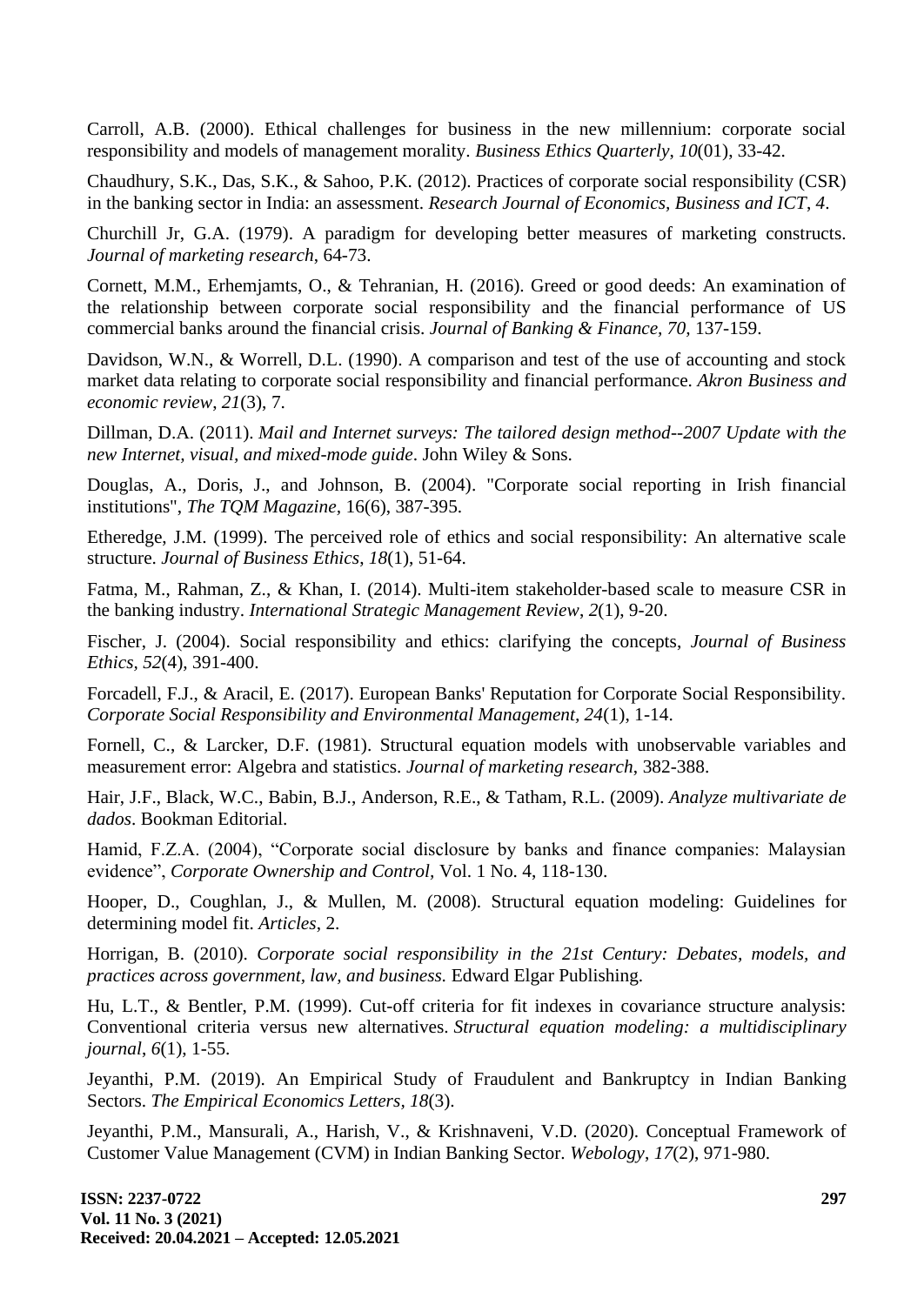Jeyanthi, P. M., Mansurali, A., Harish, V., & Krishnaveni, V. D. (2019). Significance of Fraud Analytics in Indian Banking Sectors. *Journal of Critical Reviews*, *7*(4), 2020.

Lawshe, C.H. (1975). A quantitative approach to content validity. *Personnel Psychology*, *28*(4), 563-575.

Maignan, I., & Ferrell, O.C. (2000). Measuring corporate citizenship in two countries: The case of the United States and France. *Journal of Business Ethics*, *23*(3), 283-297.

Maignan, I., & Ferrell, O.C. (2004). Corporate social responsibility and marketing: An integrative framework. *Journal of the Academy of Marketing Science*, *32*(1), 3-19.

Muathe, S.M.A., Ronoh, P K., Ochoti, G.N., Maronga, E., & Ochoti, F.O. (2013). *Corporate social responsibility, client satisfaction, and competitive advantage in retail banking institutions in Kenya.*

Narwal, M. (2007). CSR initiatives of the Indian banking industry. *Social Responsibility Journal, 3*(4), 49-60.

Netemeyer, R.G., Bearden, W.O., & Sharma, S. (2003). *Scaling procedures: Issues and applications*. Sage Publications.

Nunnally, J. (1978). *Psychometric methods.*

Öberseder, M., Schlegelmilch, B.B., & Gruber, V. (2017). "Why don't you care about CSR? –A Qualitative Study Exploring the Limited Role of CSR in Consumption Decisions. In The Customer is NOT Always Right? *Marketing Orientations in a Dynamic Business World,* 301-301. Springer, Cham.

Perez, A., Garcia de Los Salmones, M.M., & Rodriguez del Bosque, I. (2013). The effect of the corporate association on consumer behaviour. *European Journal of Marketing, 47,* 218-238

Pérez, A., Martínez, P., & Del Bosque, I.R. (2013). The development of a stakeholder-based scale for measuring corporate social responsibility in the banking industry. *Service Business*, *7*(3), 459-481.

Phillips, L.W., & Bagozzi, R.P. (1986). On measuring organizational properties of distribution channels: methodological issues in the use of key informants. *Research in Marketing*, *8*(1), 313-369.

Polychronidou, P., Ioannidou, E., Kipouros, A., Tsourgiannis, L., & Simet, G.F. (2014). Corporate social responsibility in the Greek banking sector–empirical research. *Procedia Economics and Finance, 9,* 193-199.

Pradhan, S. (2011). CSR inclusion in firms: a study of Indian banks. *Insights to a Changing World Journal*, (6), 4-16.

Prem, M.J., & Karnan, M. (2013). Business intelligence: optimization techniques for decision making. *International Journal of Engineering*, *2*(8), 1081-1092.

Prem, M.J., & Karnan, M. (2014). Business Intelligence–Hybrid Metaheuristics Techniques. *International Journal of Business Intelligence Research (IJBIR)*, *5*(1), 64-70.

Quazi, A.M., & O'brien, D. (2000). An empirical test of a cross-national model of corporate social responsibility. *Journal of business ethics*, *25*(1), 33-51.

Ruf, B.M., Muralidhar, K., & Paul, K. (1998). The development of a systematic, aggregate measure of corporate social performance. *Journal of Management*, *24*(1), 119-133.

Ruiz, M., de losRios, A., & Tiarado, P. (2009). Social responsibility and the economic crisis. Do Spanish financial institutions respond to interest groups? *CIRIEC-Espana, Revista de Economia Publica, Socially Cooperative, 65,* 35-58.